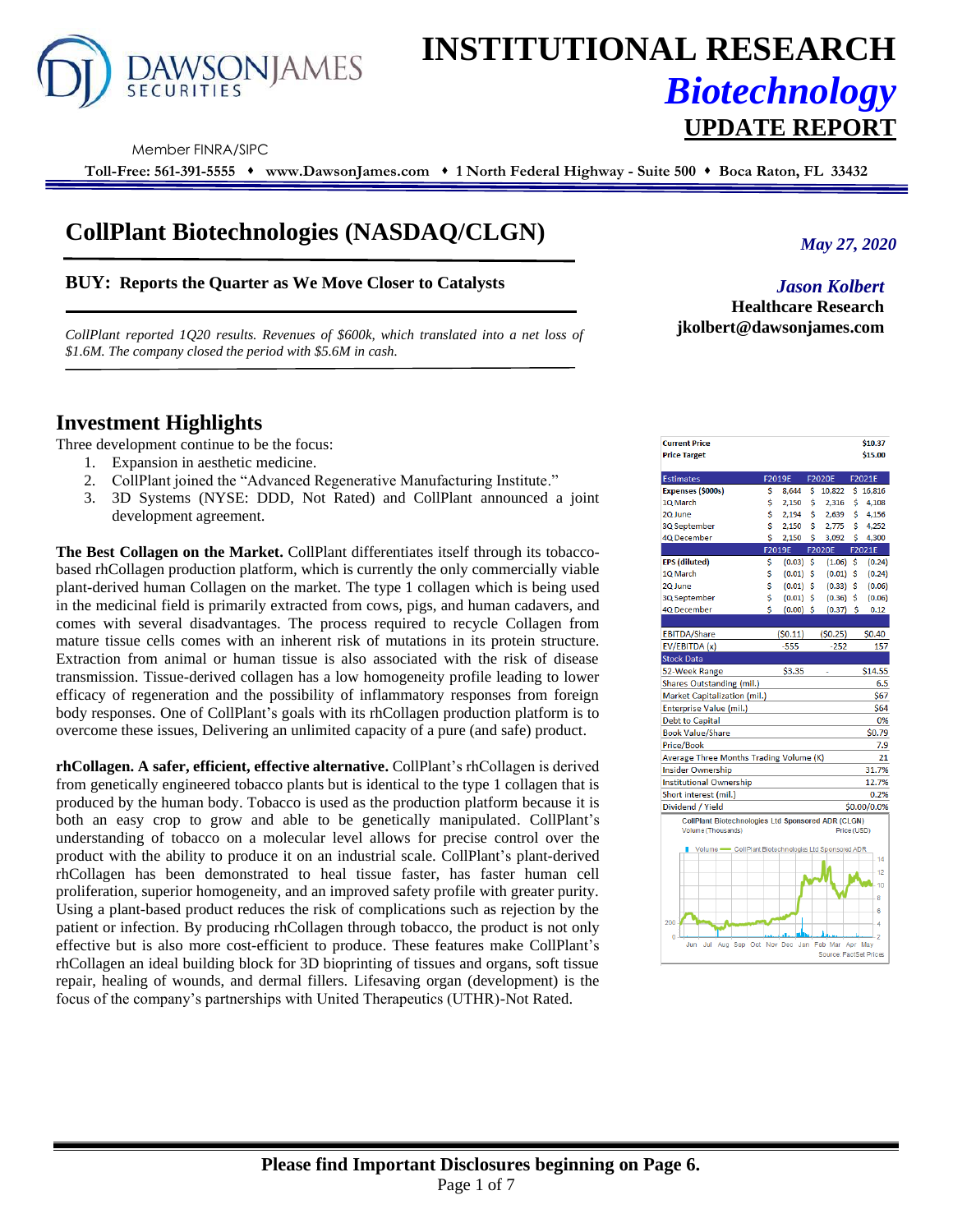

**rhCollagen is the Future for Collagen Based Medicine.** CollPlant's production pipeline revolves around the treatment of organ and tissue failure through 3D bioprinting, aesthetic medicine, Orthobiologics, and advanced wound care. CollPlant aims to make its rhCollagen platform technology the gold standard for collagen-based products. A partnership with United Therapeutics is active today, evaluating the feasibility of producing bio-printed organs. Collplant has two products, Vergenix STR and Vergenix FG, being commercialized in Europe and is developing other collaborations with its Bio Inks and Medical aesthetics products.

#### **Exhibit 1. Product Models**

| VergenixSTR (Arthrex) - Tendon repair                |                          | 2019E            | 2020E             | 2021E      | 2022E         | 2023E      | 2024E         | 2025E         | 2026E         | 2027E         | 2028E         | 2029E      | 2030E      |
|------------------------------------------------------|--------------------------|------------------|-------------------|------------|---------------|------------|---------------|---------------|---------------|---------------|---------------|------------|------------|
|                                                      | Prevalence               | 17,405,517       | 17,753,627.81     | 18,108,700 | 18,470,874.37 | 18,840,292 | 19,217,097.69 | 19,601,440    | 19,993,468.44 | 20,393,338    | 20,801,204.56 | 21,217,229 | ########## |
|                                                      | Growth                   | 2%               | 2%                | 2%         | 2%            | 2%         | 2%            | 2%            | 2%            | 2%            | 2%            | 2%         | 2%         |
|                                                      | <b>Target Population</b> | 10,000,000       | 10,600,000        | 10.812.000 | 11,028,240    | 11.248.805 | 11,473,781    | 11,703,257    | 11,937,322    | 12,176,068    | 12,419,589    | 12.667.981 | 12,921,341 |
|                                                      | Market Share             | 0.2%             | 0.4%              | 1%         | 2%            | 2%         | 3%            | 4%            | 5%            | 6%            | 6%            | 6%         | 6%         |
|                                                      | <b>Treated Patients</b>  | 15,000           | 42,400            | 75.684     | 165,424       | 224.976    | 344,213       | 468,130       | 596.866       | 730,564       | 745.175       | 760.079    | 775,280    |
|                                                      | Cost per year            | \$500            | \$500             | \$500      | \$500         | \$500      | \$500         | \$500         | \$500         | \$500         | \$500         | \$500      | \$500      |
|                                                      | % Price Increase         | 0%               | 0%                | 0%         | 0%            | 0%         | 0%            | 0%            | 0%            | 0%            | 0%            | 0%         | 0%         |
|                                                      | Revenue (M) \$           | $7.5$ \$         | 21.2 <sup>5</sup> | 37.8 \$    | 82.7 \$       | $112.5$ \$ | $172.1$ \$    | 234.1 \$      | 298.4 \$      | 365.3 \$      | $372.6$ \$    | 380.0 \$   | 387.6      |
|                                                      | Probability of Success   | 30%              | 30%               | 30%        | 30%           | 30%        | 30%           | 30%           | 30%           | 30%           | 30%           | 30%        | 30%        |
|                                                      | Total sales (\$M)        | \$2              | \$6               | \$11       | \$25          | \$34       | \$52          | \$70          | \$90          | \$110         | \$112         | \$114      | \$116      |
| VergenixFG - Wound Healing                           |                          | 2019E            | 2020E             | 2021E      | 2022E         | 2023E      | 2024E         | 2025E         | 2026E         | 2027E         | 2028E         | 2029E      | 2030E      |
|                                                      | Prevalence               | 21,016,080       | 21,436,402        | 21,865,130 | 22,302,432    | 22,748,481 | 23,203,450    | 23,667,519.50 | 24,140,870    | 24,623,687.28 | 25,116,161    | ########## | 26,130,854 |
|                                                      | Growth                   | 2%               | 2%                | 2%         | 2%            | 2%         | 2%            | 2%            | 2%            | 2%            | 2%            | 2%         | 2%         |
|                                                      | <b>Target Population</b> | 12,609,648       | 13.240.130        | 13,902,137 | 14,597,244    | 15.327.106 | 16,093,461    | 16,898,134    | 17,743,041    | 18,630,193    | 19,561,703    | 20.539.788 | 21,566,777 |
|                                                      | Market Share             | 0%               | 0%                | 0%         | 1%            | 2%         | 2%            | 3%            | 3%            | 3%            | 4%            | 4%         | 4%         |
|                                                      |                          |                  |                   |            |               |            |               |               |               |               |               |            |            |
|                                                      | <b>Treated Patients</b>  | 1,000            | 13,240            | 55,609     | 116,778       | 229,907    | 321,869       | 506,944       | 532,291       | 558,906       | 782,468       | 821,592    | 862,671    |
|                                                      | Cost per year            | \$500            | \$500             | \$500      | \$500         | \$500      | \$500         | \$500         | \$500         | \$500         | \$500         | \$500      | \$500      |
|                                                      | % Price Increase         | 0%               | 0%                | 0%         | 0%            | 0%         | 0%            | 0%            | 0%            | 0%            | 0%            | 0%         | 0%         |
|                                                      | Revenue (M) \$           | 0.5 <sup>5</sup> | 6.6 \$            | 27.8 S     | 58.4 S        | 115.0 S    | 160.9 \$      | $253.5$ \$    | 266.1 \$      | 279.5 \$      | 391.2 \$      | 410.8 S    | 431.3      |
|                                                      | Probability of Success   | 30%              | 30%               | 30%        | 30%           | 30%        | 30%           | 30%           | 30%           | 30%           | 30%           | 30%        | 30%        |
|                                                      | Total sales (\$M)        | \$0              | \$2               | \$8        | \$18          | \$34       | \$48          | \$76          | \$80          | \$84          | \$117         | \$123      | \$129      |
|                                                      |                          | 2019E            | 2020E             | 2021E      | 2022E         | 2023E      | 2024E         | 2025E         | 2026E         | 2027E         | 2028E         | 2029E      | 2030E      |
|                                                      | Prevalence               | 1,576,206        | 1,607,730         | 1,639,885  | 1,672,682     | 1,722,863  | 1,774,549     | 1,845,531     | 1,919,352     | 1,996,126     | 2,075,971     | 2,159,010  | 2,245,370  |
| <b>Biolnk (United Therapeutics) Lung Biotech PBC</b> | Growth                   | 2%               | 2%                | 2%         | 3%            | 3%         | 4%            | 4%            | 4%            | 4%            | 4%            | 4%         | 4%         |
|                                                      | <b>Target Population</b> | 1,260,965        | 1,286,184         | 1.311.908  | 1.338.146     | 1,378,290  | 1,419,639     | 1.476.425     | 1,535,482     | 1,596,901     | 1,660,777     | 1,727,208  | 2,020,833  |

|                                                      | $\sim$                 | $\sim$    | $\sim$           | .         | $\sim$    | $\sim$    | $\sim$            | <u>uu ,u</u> | $\sim$            | $\sim$    | $\sim$    | $\sim$    |
|------------------------------------------------------|------------------------|-----------|------------------|-----------|-----------|-----------|-------------------|--------------|-------------------|-----------|-----------|-----------|
| Total sales (\$M)                                    | \$0                    | \$2       | \$8              | \$18      | \$34      | \$48      | \$76              | \$80         | \$84              | \$117     | \$123     | \$129     |
|                                                      |                        |           |                  |           |           |           |                   |              |                   |           |           |           |
| <b>Biolnk (United Therapeutics) Lung Biotech PBC</b> | 2019E                  | 2020E     | 2021E            | 2022E     | 2023E     | 2024E     | 2025E             | 2026E        | 2027E             | 2028E     | 2029E     | 2030E     |
| Prevalence                                           | 1,576,206              | 1,607,730 | 1,639,885        | 1,672,682 | 1,722,863 | 1,774,549 | 1,845,531         | 1,919,352    | 1,996,126         | 2,075,971 | 2,159,010 | 2,245,370 |
| Growth                                               | 2%                     | 2%        | 2%               | 3%        | 3%        | 4%        | 4%                | 4%           | 4%                | 4%        | 4%        | 4%        |
| <b>Target Population</b>                             | 1,260,965              | 1.286.184 | 1.311.908        | 1,338,146 | 1,378,290 | 1,419,639 | 1,476,425         | 1,535,482    | 1,596,901         | 1.660.777 | 1.727.208 | 2,020,833 |
| <b>Market Share</b>                                  | 0%                     | 0%        | 1%               | 2%        | 2%        | 3%        | 3%                | 3%           | 3%                | 3%        | 3%        | 3%        |
| <b>Treated Patients</b>                              | 1.261                  | 5.145     | 10.495           | 20.072    | 27.566    | 42.589    | 44.293            | 46.064       | 47.907            | 49.823    | 51.816    | 60.625    |
| Cost per year                                        | \$1,000                | \$1,000   | \$1,000          | \$1,000   | \$1,000   | \$1,000   | \$1,000           | \$1,000      | \$1,000           | \$1,000   | \$1,000   | \$1,000   |
| % Price Increase                                     | 0%                     | 0%        | 0%               | 0%        | 0%        | 0%        | 0%                | 0%           | 0%                | 0%        | 0%        | 0%        |
| Revenue (M) \$                                       | 1.3 <sup>5</sup>       | 5.1 S     | $10.5-5$         | 20.1 S    | $27.6$ \$ | $42.6$ \$ | 44.3 <sup>5</sup> | 46.1 S       | 47.9 <sup>5</sup> | 49.8 \$   | 51.8 S    | 60.6      |
| Probability of Success                               | 10%                    | 10%       | 10%              | 10%       | 10%       | 10%       | 10%               | 10%          | 10%               | 10%       | 10%       | 10%       |
| Total sales (\$M)                                    | \$0.1                  | \$0.5     | \$1.0            | \$2.0     | \$2.8     | \$4.3     | \$4.4             | \$4.6        | \$4.8             | \$5.0     | \$5.2     | \$6.1     |
|                                                      |                        |           |                  |           |           |           |                   |              |                   |           |           |           |
| <b>Aesthetic Medicine</b>                            | 2019E                  | 2020E     | 2021E            | 2022E     | 2023E     | 2024E     | 2025E             | 2026E        | 2027E             | 2028E     | 2029E     | 2030E     |
| Prevalence                                           | 4,203,216              | 4,287,280 | 4,415,899        | 4,592,535 | 4,776,236 | 4,967,286 | 5,165,977         | 5,372,616    | 5,587,521         | 5,811,021 | 6,043,462 | 6,285,201 |
| Growth                                               | 2%                     | 3%        | 4%               | 4%        | 4%        | 4%        | 4%                | 4%           | 4%                | 4%        | 4%        | 4%        |
| <b>Target Population</b>                             |                        | 3,858,552 | 3,974,309        | 4,133,281 | 4,298,612 | 4,470,557 | 4,649,379         | 4,835,354    | 5,028,769         | 5,229,919 | 5,439,116 | 5,656,681 |
| Market Share                                         |                        | 0%        | 0%               | 1%        | 3%        | 4%        | 4%                | 4%           | 4%                | 4%        | 4%        | 4%        |
| <b>Treated Patients</b>                              |                        | 1.000     | 11.923           | 33,066    | 128,958   | 178,822   | 185,975           | 193.414      | 201,151           | 209.197   | 217.565   | 226,267   |
| Cost per year                                        |                        | \$400     | \$400            | \$400     | \$400     | \$400     | \$400             | \$400        | \$400             | \$400     | \$400     | \$400     |
| % Price Increase                                     |                        | 0%        | 0%               | 0%        | 0%        | 0%        | 0%                | 0%           | 0%                | 0%        | 0%        | 0%        |
| Revenue (M) \$                                       | $\mathbf{s}$<br>$\sim$ | $0.4-5$   | 4.8 <sup>5</sup> | 13.2 S    | $51.6$ \$ | $71.5$ \$ | $74.4$ \$         | $77.4$ \$    | 80.5 \$           | 83.7 \$   | 87.0 \$   | 90.5      |
| Probability of Success                               | 70%                    | 70%       | 70%              | 70%       | 70%       | 70%       | 70%               | 70%          | 70%               | 70%       | 70%       | 70%       |
| Total sales (\$M)                                    | \$0.0                  | \$0.3     | \$3.3            | \$9.3     | \$36.1    | \$50.1    | \$52.1            | \$54.2       | \$56.3            | \$58.6    | \$60.9    | \$63.4    |

*Source: Dawson James*

#### **Modeling Assumptions:**

- 1. We assume Vergenix STR and Vergenix FG achieve only modest European market share penetration. This is a result of the limited capital supporting the launch. The data, thus far, has been quite good on the associated outcomes with the products. In addition to our modest market share assumptions, we assume only a 30% probability of success that the full revenue potential of the products is realized. We do this for conservatism.
- 2. Bio Ink United Therapeutics. How does one model the value of producing a synthetic lung, heart, or kidney? Collagen, as the building block, is ideally positioned to be a part of the organ replacement market. We assume modest pricing for the ink, very modest market share penetration, single digits, and even more modest success assumption of just 10%. Here too, we do this for conservatism. We do discuss in the report the potential catalysts associated with the partnership, including U.S. production of Collagen and expansion to additional target organs. The value could be between \$5M and \$15M, but no revenues are assumed in our model. We do, however, assume the company returns to the capital markets and raises additional operating capital. In this way, our model projections are based on a fully diluted out year share calculations, which may prove to be too conservative, especially if the United deal and an additional partnership deal occur next year.
- 3. Aesthetic Medicine. The size of this market is also large, blockbuster size (billions). We see CollPlant's rhCollagen as a more ideal dermal filler and as a product scaffold for a variety of new applications from rejuvenation to breast reconstruction. Here too, our assumptions for pricing and market share may be too conservative. Our probability of success assigned is highest here at 70%, as we feel the pathway is well defined.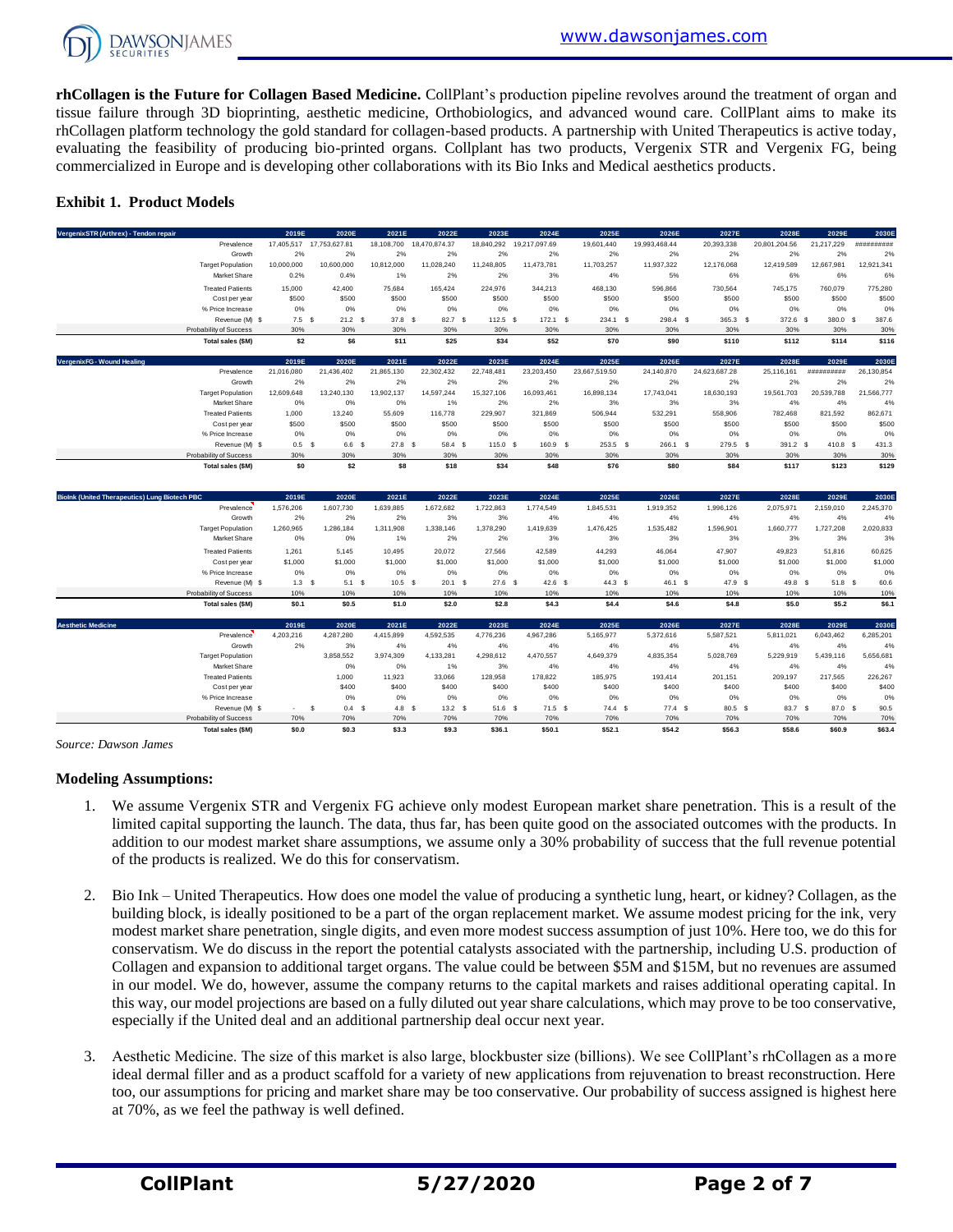

**Valuation:** We model CollPlant's rhCollagen technology platform in the 3D bioprinting, aesthetic, and advanced wound care markets. We use varying probabilities for each indication ranging from just 10% to 70%, that our sales goals can be achieved. The models then flow into our income statement, which is projected out to 2030. On top of these therapeutic success probabilities, we apply a discount rate (r) of 30% (our highest rate for emerging growth companies), and we assume additional capital raises (dilution) in our final share count. We then apply these projections into our Free Cash Flow to the firm model below and round to the nearest whole number to derive our 12-month price target. nen apply the:<br>2-month price<br>Price Target \$ 15<br>Price Target \$ 15<br>Vear 2020

#### **Exhibit 2. FCFF Model**

| EXMIDIU 2. FUFF MODEL            |            |            |           |                                                                                                                           |          |                                                                                                                                                                                                                                                                                                                                                                                                                                                                            |                                                                                                                                                                                                                                                                                                                                                                                                                                                                            |                   |                                                                                                                                                                                                                                                                                                                                                                                                                                                                            |          |                                                                                                                                                                                                                                                                                                                                                                                                                                                                            |          |                                                                                                                                                                                                                                                                                                                                                                                                                                                                            |                      |
|----------------------------------|------------|------------|-----------|---------------------------------------------------------------------------------------------------------------------------|----------|----------------------------------------------------------------------------------------------------------------------------------------------------------------------------------------------------------------------------------------------------------------------------------------------------------------------------------------------------------------------------------------------------------------------------------------------------------------------------|----------------------------------------------------------------------------------------------------------------------------------------------------------------------------------------------------------------------------------------------------------------------------------------------------------------------------------------------------------------------------------------------------------------------------------------------------------------------------|-------------------|----------------------------------------------------------------------------------------------------------------------------------------------------------------------------------------------------------------------------------------------------------------------------------------------------------------------------------------------------------------------------------------------------------------------------------------------------------------------------|----------|----------------------------------------------------------------------------------------------------------------------------------------------------------------------------------------------------------------------------------------------------------------------------------------------------------------------------------------------------------------------------------------------------------------------------------------------------------------------------|----------|----------------------------------------------------------------------------------------------------------------------------------------------------------------------------------------------------------------------------------------------------------------------------------------------------------------------------------------------------------------------------------------------------------------------------------------------------------------------------|----------------------|
| Price Target \$<br>Year          | 15<br>2020 |            |           |                                                                                                                           |          |                                                                                                                                                                                                                                                                                                                                                                                                                                                                            |                                                                                                                                                                                                                                                                                                                                                                                                                                                                            |                   |                                                                                                                                                                                                                                                                                                                                                                                                                                                                            |          |                                                                                                                                                                                                                                                                                                                                                                                                                                                                            |          |                                                                                                                                                                                                                                                                                                                                                                                                                                                                            |                      |
| DCF Valuation Using FCF (mln):   |            | $\cdots$   | $\cdots$  | $\frac{1}{2} \left( \frac{1}{2} \right) \left( \frac{1}{2} \right) \left( \frac{1}{2} \right) \left( \frac{1}{2} \right)$ | $\cdots$ | $\frac{1}{2} \left( \frac{1}{2} \right) \left( \frac{1}{2} \right) \left( \frac{1}{2} \right) \left( \frac{1}{2} \right) \left( \frac{1}{2} \right) \left( \frac{1}{2} \right) \left( \frac{1}{2} \right) \left( \frac{1}{2} \right) \left( \frac{1}{2} \right) \left( \frac{1}{2} \right) \left( \frac{1}{2} \right) \left( \frac{1}{2} \right) \left( \frac{1}{2} \right) \left( \frac{1}{2} \right) \left( \frac{1}{2} \right) \left( \frac{1}{2} \right) \left( \frac$ | $\frac{1}{2} \left( \frac{1}{2} \right) \left( \frac{1}{2} \right) \left( \frac{1}{2} \right) \left( \frac{1}{2} \right) \left( \frac{1}{2} \right) \left( \frac{1}{2} \right) \left( \frac{1}{2} \right) \left( \frac{1}{2} \right) \left( \frac{1}{2} \right) \left( \frac{1}{2} \right) \left( \frac{1}{2} \right) \left( \frac{1}{2} \right) \left( \frac{1}{2} \right) \left( \frac{1}{2} \right) \left( \frac{1}{2} \right) \left( \frac{1}{2} \right) \left( \frac$ | <b>CONTRACTOR</b> | $\frac{1}{2} \left( \frac{1}{2} \right) \left( \frac{1}{2} \right) \left( \frac{1}{2} \right) \left( \frac{1}{2} \right) \left( \frac{1}{2} \right) \left( \frac{1}{2} \right) \left( \frac{1}{2} \right) \left( \frac{1}{2} \right) \left( \frac{1}{2} \right) \left( \frac{1}{2} \right) \left( \frac{1}{2} \right) \left( \frac{1}{2} \right) \left( \frac{1}{2} \right) \left( \frac{1}{2} \right) \left( \frac{1}{2} \right) \left( \frac{1}{2} \right) \left( \frac$ | $\cdots$ | $\frac{1}{2} \left( \frac{1}{2} \right) \left( \frac{1}{2} \right) \left( \frac{1}{2} \right) \left( \frac{1}{2} \right) \left( \frac{1}{2} \right) \left( \frac{1}{2} \right) \left( \frac{1}{2} \right) \left( \frac{1}{2} \right) \left( \frac{1}{2} \right) \left( \frac{1}{2} \right) \left( \frac{1}{2} \right) \left( \frac{1}{2} \right) \left( \frac{1}{2} \right) \left( \frac{1}{2} \right) \left( \frac{1}{2} \right) \left( \frac{1}{2} \right) \left( \frac$ | $\cdots$ | $\frac{1}{2} \left( \frac{1}{2} \right) \left( \frac{1}{2} \right) \left( \frac{1}{2} \right) \left( \frac{1}{2} \right) \left( \frac{1}{2} \right) \left( \frac{1}{2} \right) \left( \frac{1}{2} \right) \left( \frac{1}{2} \right) \left( \frac{1}{2} \right) \left( \frac{1}{2} \right) \left( \frac{1}{2} \right) \left( \frac{1}{2} \right) \left( \frac{1}{2} \right) \left( \frac{1}{2} \right) \left( \frac{1}{2} \right) \left( \frac{1}{2} \right) \left( \frac$ |                      |
| units ('000)                     |            | 2018E      | 2019E     | 2020E                                                                                                                     | 2021E    | 2022E                                                                                                                                                                                                                                                                                                                                                                                                                                                                      | 2023E                                                                                                                                                                                                                                                                                                                                                                                                                                                                      | 2024E             | 2025E                                                                                                                                                                                                                                                                                                                                                                                                                                                                      | 2026E    | 2027E                                                                                                                                                                                                                                                                                                                                                                                                                                                                      | 2028E    | 2029E                                                                                                                                                                                                                                                                                                                                                                                                                                                                      | $- - - - -$<br>2030E |
| EBIT                             |            | (3,704)    | (7,072)   | (1,682)                                                                                                                   | 7,265    | 29,783                                                                                                                                                                                                                                                                                                                                                                                                                                                                     | 67,231                                                                                                                                                                                                                                                                                                                                                                                                                                                                     | 99,578            | 130,746                                                                                                                                                                                                                                                                                                                                                                                                                                                                    | 141,759  | 155,913                                                                                                                                                                                                                                                                                                                                                                                                                                                                    | 181,373  | 171,602                                                                                                                                                                                                                                                                                                                                                                                                                                                                    | 157,337              |
| <b>Tax Rate</b>                  |            | 0%         | 0%        | 0%                                                                                                                        | 10%      | 12%                                                                                                                                                                                                                                                                                                                                                                                                                                                                        | 14%                                                                                                                                                                                                                                                                                                                                                                                                                                                                        | 18%               | 18%                                                                                                                                                                                                                                                                                                                                                                                                                                                                        | 24%      | 28%                                                                                                                                                                                                                                                                                                                                                                                                                                                                        | 30%      | 30%                                                                                                                                                                                                                                                                                                                                                                                                                                                                        | 31%                  |
| $EBIT(1-t)$                      |            | (3,704)    | (7,072)   | (1,683)                                                                                                                   | 6,539    | 26,209                                                                                                                                                                                                                                                                                                                                                                                                                                                                     | 57,819                                                                                                                                                                                                                                                                                                                                                                                                                                                                     | 81,654            | 107,212                                                                                                                                                                                                                                                                                                                                                                                                                                                                    | 107,737  | 112,257                                                                                                                                                                                                                                                                                                                                                                                                                                                                    | 126,961  | 120,122                                                                                                                                                                                                                                                                                                                                                                                                                                                                    | 108,563              |
| CapEx                            |            | (796)      | (1,090)   | (1,090)                                                                                                                   |          |                                                                                                                                                                                                                                                                                                                                                                                                                                                                            |                                                                                                                                                                                                                                                                                                                                                                                                                                                                            |                   |                                                                                                                                                                                                                                                                                                                                                                                                                                                                            |          |                                                                                                                                                                                                                                                                                                                                                                                                                                                                            |          |                                                                                                                                                                                                                                                                                                                                                                                                                                                                            |                      |
| Depreciation                     |            | 392        |           |                                                                                                                           |          |                                                                                                                                                                                                                                                                                                                                                                                                                                                                            |                                                                                                                                                                                                                                                                                                                                                                                                                                                                            |                   |                                                                                                                                                                                                                                                                                                                                                                                                                                                                            |          |                                                                                                                                                                                                                                                                                                                                                                                                                                                                            |          |                                                                                                                                                                                                                                                                                                                                                                                                                                                                            |                      |
| Change in NWC (excash)           |            |            |           |                                                                                                                           |          |                                                                                                                                                                                                                                                                                                                                                                                                                                                                            |                                                                                                                                                                                                                                                                                                                                                                                                                                                                            |                   |                                                                                                                                                                                                                                                                                                                                                                                                                                                                            |          |                                                                                                                                                                                                                                                                                                                                                                                                                                                                            |          |                                                                                                                                                                                                                                                                                                                                                                                                                                                                            |                      |
| FCF                              |            | (4, 108)   | (8, 162)  | (2,773)                                                                                                                   | 6,539    | 26,209                                                                                                                                                                                                                                                                                                                                                                                                                                                                     | 57,819                                                                                                                                                                                                                                                                                                                                                                                                                                                                     | 81,654            | 107,212                                                                                                                                                                                                                                                                                                                                                                                                                                                                    | 107,737  | 112,257                                                                                                                                                                                                                                                                                                                                                                                                                                                                    | 126,961  | 120,122                                                                                                                                                                                                                                                                                                                                                                                                                                                                    | 108,563              |
| PV of FCF                        |            | (11, 733)  | (17, 933) | (4,687)                                                                                                                   | 8,501    | 26,209                                                                                                                                                                                                                                                                                                                                                                                                                                                                     | 44,476                                                                                                                                                                                                                                                                                                                                                                                                                                                                     | 48,316            | 48,799                                                                                                                                                                                                                                                                                                                                                                                                                                                                     | 37,722   | 30,234                                                                                                                                                                                                                                                                                                                                                                                                                                                                     | 26,303   | 19,143                                                                                                                                                                                                                                                                                                                                                                                                                                                                     | 13,309               |
| Discount Rate                    |            | 30%        |           |                                                                                                                           |          |                                                                                                                                                                                                                                                                                                                                                                                                                                                                            |                                                                                                                                                                                                                                                                                                                                                                                                                                                                            |                   |                                                                                                                                                                                                                                                                                                                                                                                                                                                                            |          |                                                                                                                                                                                                                                                                                                                                                                                                                                                                            |          |                                                                                                                                                                                                                                                                                                                                                                                                                                                                            |                      |
| Long Term Growth Rate            |            | 1%         |           |                                                                                                                           |          |                                                                                                                                                                                                                                                                                                                                                                                                                                                                            |                                                                                                                                                                                                                                                                                                                                                                                                                                                                            |                   |                                                                                                                                                                                                                                                                                                                                                                                                                                                                            |          |                                                                                                                                                                                                                                                                                                                                                                                                                                                                            |          |                                                                                                                                                                                                                                                                                                                                                                                                                                                                            |                      |
| <b>Terminal Cash Flow</b>        |            | 378,097.79 |           |                                                                                                                           |          |                                                                                                                                                                                                                                                                                                                                                                                                                                                                            |                                                                                                                                                                                                                                                                                                                                                                                                                                                                            |                   |                                                                                                                                                                                                                                                                                                                                                                                                                                                                            |          |                                                                                                                                                                                                                                                                                                                                                                                                                                                                            |          |                                                                                                                                                                                                                                                                                                                                                                                                                                                                            |                      |
| Terminal Value YE2030            |            | 46,351     |           |                                                                                                                           |          |                                                                                                                                                                                                                                                                                                                                                                                                                                                                            |                                                                                                                                                                                                                                                                                                                                                                                                                                                                            |                   |                                                                                                                                                                                                                                                                                                                                                                                                                                                                            |          |                                                                                                                                                                                                                                                                                                                                                                                                                                                                            |          |                                                                                                                                                                                                                                                                                                                                                                                                                                                                            |                      |
| <b>NPV</b><br>NPV-Debt           |            | 344,676    |           |                                                                                                                           |          |                                                                                                                                                                                                                                                                                                                                                                                                                                                                            |                                                                                                                                                                                                                                                                                                                                                                                                                                                                            |                   |                                                                                                                                                                                                                                                                                                                                                                                                                                                                            |          |                                                                                                                                                                                                                                                                                                                                                                                                                                                                            |          |                                                                                                                                                                                                                                                                                                                                                                                                                                                                            |                      |
| Projected Shares out (thousands) |            | 22,615     | 2030E     |                                                                                                                           |          |                                                                                                                                                                                                                                                                                                                                                                                                                                                                            |                                                                                                                                                                                                                                                                                                                                                                                                                                                                            |                   |                                                                                                                                                                                                                                                                                                                                                                                                                                                                            |          |                                                                                                                                                                                                                                                                                                                                                                                                                                                                            |          |                                                                                                                                                                                                                                                                                                                                                                                                                                                                            |                      |
| NPV Per Share                    | s          | 15.24      |           |                                                                                                                           |          |                                                                                                                                                                                                                                                                                                                                                                                                                                                                            |                                                                                                                                                                                                                                                                                                                                                                                                                                                                            |                   |                                                                                                                                                                                                                                                                                                                                                                                                                                                                            |          |                                                                                                                                                                                                                                                                                                                                                                                                                                                                            |          |                                                                                                                                                                                                                                                                                                                                                                                                                                                                            |                      |

*Source: Dawson James*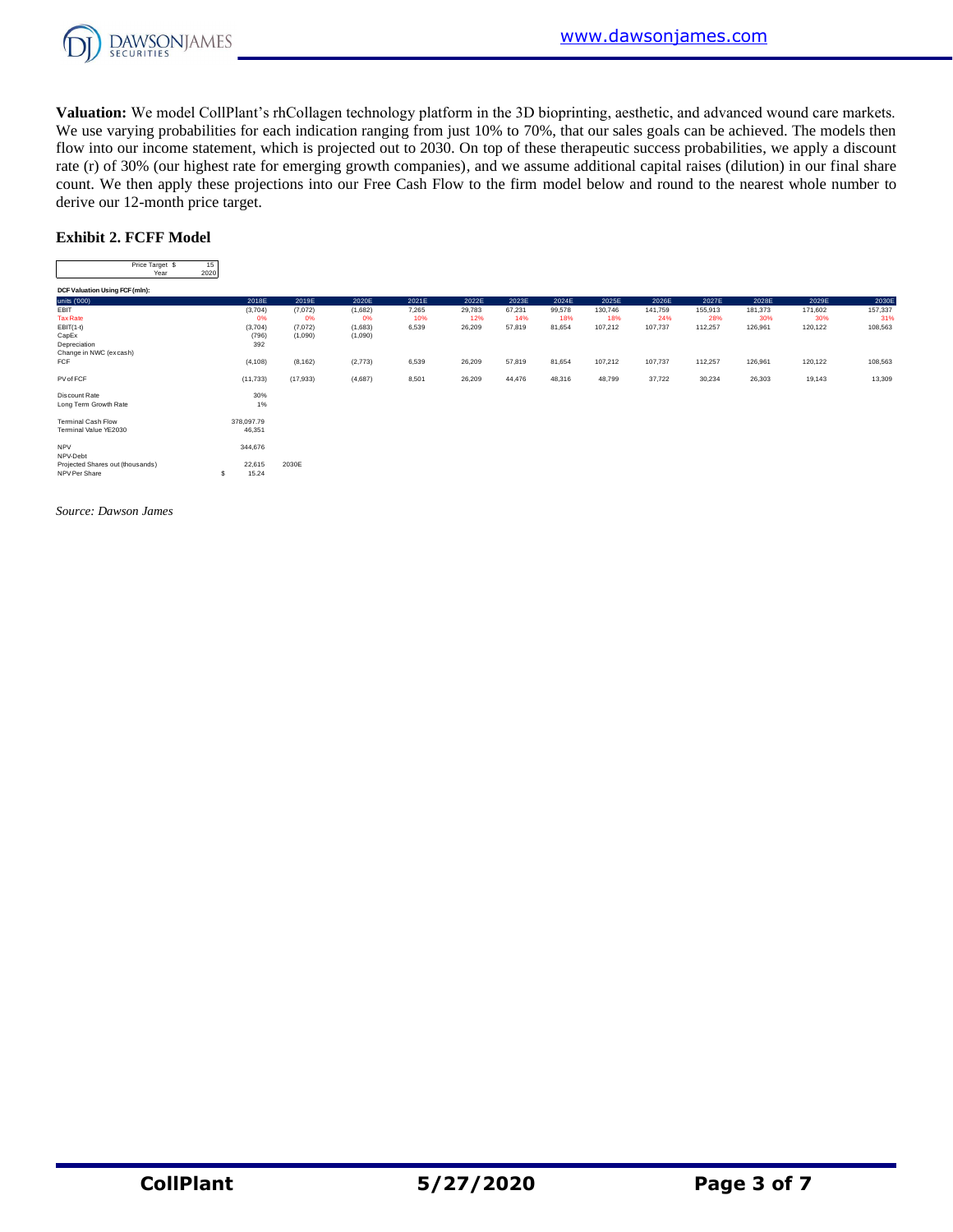

### **Exhibit 3. Income Statement**

| <b>Exhibit 3. Income Statement</b>            |                          |        |        |       |                |        |        |         |                |         |         |         |         |         |         |
|-----------------------------------------------|--------------------------|--------|--------|-------|----------------|--------|--------|---------|----------------|---------|---------|---------|---------|---------|---------|
| CollPlant Holdings Ltd. (\$000)               |                          |        |        |       |                |        |        |         |                |         |         |         |         |         |         |
| <b>CollPlant: YE Dec 31</b>                   | 1Q20A                    | 2Q20E  | 3Q20E  | 4Q20E | 2020E          | 2021E  | 2022E  | 2023E   | 2024E          | 2025E   | 2026E   | 2027E   | 2028E   | 2029E   | 2030E   |
| <b>Revenue</b>                                |                          |        |        |       |                |        |        |         |                |         |         |         |         |         |         |
| VergenixSTR (Arthrex) - Tendon repair         | $\overline{\phantom{a}}$ | 1,526  | 1,654  | 3,180 | 6,360          | 11,353 | 24,814 | 33.746  | 51,632         | 70,220  | 89,530  | 109,585 | 111,776 | 114,012 | 116,292 |
| VergenixFG - Wound Healing                    | 426                      | 477    | 516    | 567   | 1,986          | 8.341  | 17.517 | 34,486  | 48,280         | 76,042  | 79,844  | 83,836  | 117,370 | 123,239 | 129,401 |
| Biolnk (United Therapeutics) Lung Biotech PBC | 118                      | 123    | 134    | 139   | 514            | 1,050  | 2,007  | 2.757   | 4.259          | 4,429   | 4.606   | 4.791   | 4,982   | 5,182   | 6,062   |
| Aesthetic Medicine                            | 64                       | 67     | 73     | 76    | 280            | 3,338  | 9,259  | 36,108  | 50,070         | 52,073  | 54,156  | 56,322  | 58,575  | 60,918  | 63,355  |
| Misc Revenues                                 |                          |        |        |       |                |        |        |         | $\sim$         |         |         |         |         |         | $\sim$  |
| <b>Product Revenues</b>                       | 609                      | 2,194  | 2,377  | 3.962 | 9,140          | 24.082 | 53.596 | 107.097 | 154.242        | 202.763 | 228.136 | 254.533 | 292.704 | 303.350 | 315,110 |
| Royalties                                     |                          |        |        |       |                |        |        |         |                |         |         |         |         |         |         |
| <b>Total Revenue</b>                          | 609                      | 2.194  | 2.377  | 3.962 | 9,140          | 24.082 | 53.596 | 107.097 | 154.242        | 202.763 | 228.136 | 254,533 | 292.704 | 303.350 | 315,110 |
| <b>Expenses:</b>                              |                          |        |        |       |                |        |        |         |                |         |         |         |         |         |         |
| Cost of Goods Sold                            | 475                      | 439    | 475    | 792   | 2,181          | 4,816  | 10,719 | 21,419  | 30,848         | 40,553  | 45,627  | 45,816  | 43,906  | 45,503  | 47,267  |
| %COGS                                         | 20%                      | 20%    | 20%    | 20%   | 24%            | 20%    | 20%    | 20%     | 20%            | 20%     | 20%     | 18%     | 15%     | 15%     | 15%     |
| Research and Development                      | 810                      | 1,200  | 1,300  | 1,300 | 4,610          | 6,000  | 7.094  | 8.947   | 11,284         | 14,232  | 17,951  | 22,640  | 27,517  | 33,444  | 40,648  |
| Sales and Marketing                           | 1.031                    | 1.000  | 1,000  | 1,000 | 4,031          | 6.000  | 6.000  | 9,500   | 12.531         | 17,232  | 22.799  | 30,164  | 39,909  | 52,801  | 69,858  |
| <b>Total Expenses</b>                         | 2,316                    | 2,639  | 2,775  | 3,092 | 10,822         | 16,816 | 23,813 | 39.866  | 54.663         | 72,017  | 86,377  | 98,621  | 111,331 | 131,748 | 157,773 |
| <b>Operating Income (loss)</b>                | (1,707)                  | (445)  | (399)  | 869   | (1,682)        | 7,265  | 29,783 | 67,231  | 99,578         | 130,746 | 141,759 | 155,913 | 181,373 | 171,602 | 157,337 |
| Financing income                              | 17                       |        |        |       |                |        |        |         |                |         |         |         |         |         |         |
| Total Other Income (expenses)                 | (4)                      |        |        |       |                |        |        |         |                |         |         |         |         |         |         |
| Financial net (expenses)                      | 93                       |        |        |       | $\blacksquare$ |        |        | ٠       | $\blacksquare$ |         |         |         |         |         |         |
| Pretax Income                                 | (1,601)                  | (445)  | (399)  | 869   | (1,682)        | 7.265  | 29.783 | 67.231  | 99.578         | 130,746 | 141,759 | 155,913 | 181,373 | 171,602 | 157,337 |
| Income Tax Benefit (Provision)                | $\overline{\phantom{a}}$ | (22)   | (20)   | 43    | $\overline{1}$ | 727    | 3,574  | 9,412   | 17,924         | 23,534  | 34,022  | 43,656  | 54,412  | 51,481  | 48,775  |
| <b>Tax Rate</b>                               | 5%                       | 5%     | 5%     | 5%    | 0%             | 10%    | 12%    | 14%     | 18%            | 18%     | 24%     | 28%     | 30%     | 30%     | 31%     |
| Gain (loss) from discontinued operations      |                          |        |        |       |                |        |        |         |                |         |         |         |         |         |         |
| <b>GAAP Net Income (loss)</b>                 | (1,601)                  | (423)  | (379)  | 826   | (1,682)        | 7.265  | 29,783 | 67.231  | 99.578         | 130.746 | 141,759 | 155.913 | 181,373 | 171.602 | 157,337 |
| GAAP-EPS                                      | (0.24)                   | (0.06) | (0.06) | 0.12  | (0.24)         | 0.40   | 1.36   | 5.64    | 5.10           | 5.91    | 6.38    | 6.99    | 8.09    | 7.62    | 6.96    |
| GAAP-EPS (Dil)                                | (0.24)                   | (0.06) | (0.06) | 0.12  | (0.24)         | 0.40   | 1.36   | 5.64    | 5.10           | 5.91    | 6.38    | 6.99    | 8.09    | 7.62    | 6.96    |
| Wgtd Avg Shrs (Bas) - (000's)                 | 6.660                    | 6.673  | 6,686  | 6,700 | 6,680          | 10,491 | 11.832 | 11.927  | 12.023         | 12,120  | 12,217  | 12,315  | 12.414  | 12,513  | 12,614  |
| Wgtd Avg Shrs (Dil) - (000's)                 | 6.660                    | 6.666  | 6.673  | 6,680 | 6.670          | 17,984 | 21,835 | 11,927  | 19,522         | 22,122  | 22.219  | 22,317  | 22,416  | 22.515  | 22,615  |

*Source: Dawson James*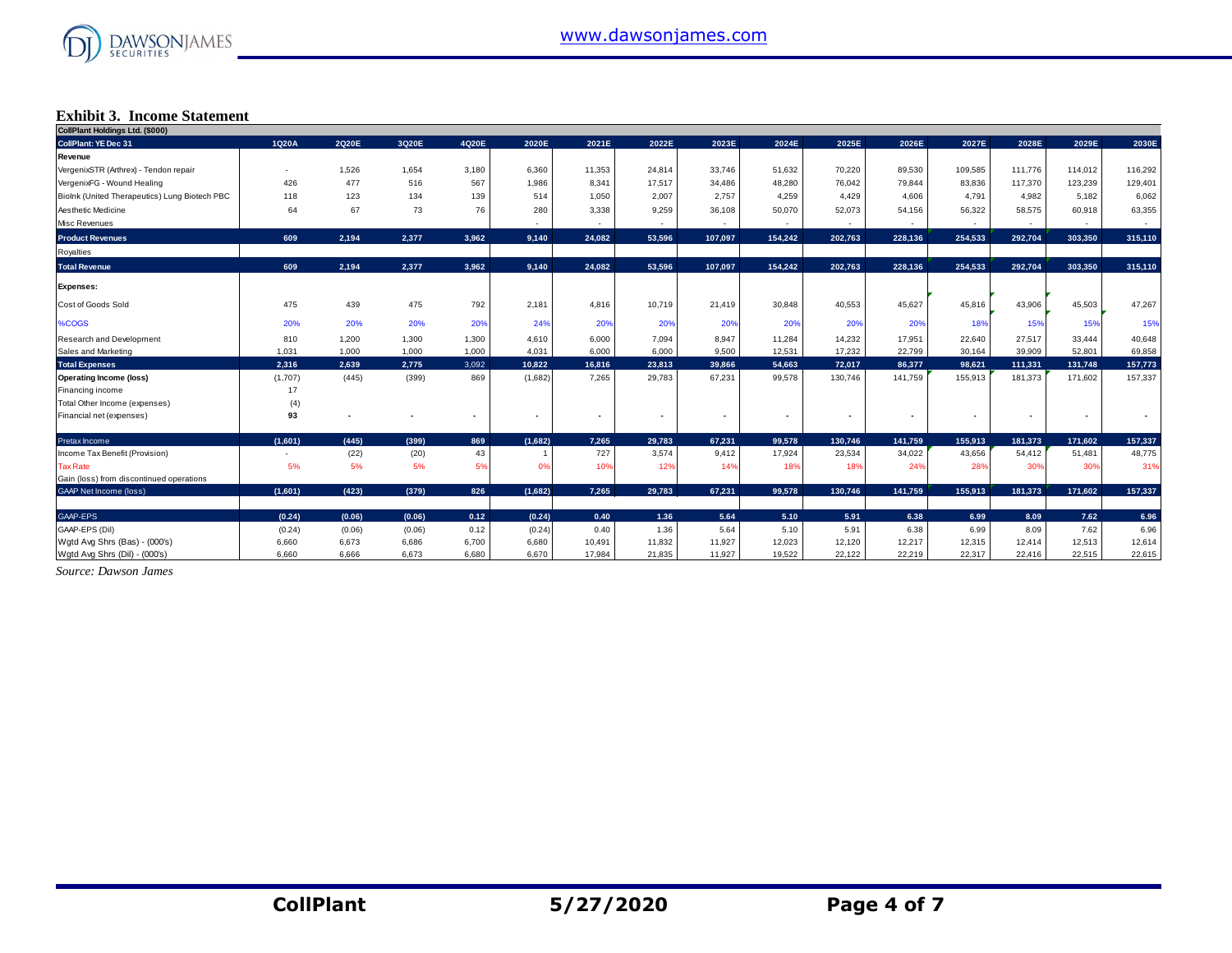

#### **Risk Analysis**

**Clinical Trial Risk.** Collplant and its partners may be dependent on the outcome of product based clinical trials.

**Commercial Risk.** Collplant hopes to compete in multiple healthcare-related markets that have traditionally been dominated by large pharma and biotechnology companies with deep pockets (funding and resources), which may make it difficult for Collplant to compete unless the molecule is deemed to be truly differentiated.

**Financial Risk.** Collplant is likely to require additional capital raises before the company can be self-sustaining. There can be no guarantees that the company will be able to raise the needed capital.

**Investment Risk**. Collplant is a small capital company, which can translate into high volatility and risk for investors. The company has no revenues and is dependent on clinical progress of its therapeutics.

**Intellectual Property.** Collplant may face IP challenges, forcing the company to defend its patents or claiming the company is infringing on other patents.

**Market Share Risk**. The collagen and related products market are competitive and tends to be dominated by large pharma and biotechnology and or medical device companies.

**Regulatory Risk.** Collplant, even with good clinical data could face extensive delays and other regulatory setbacks.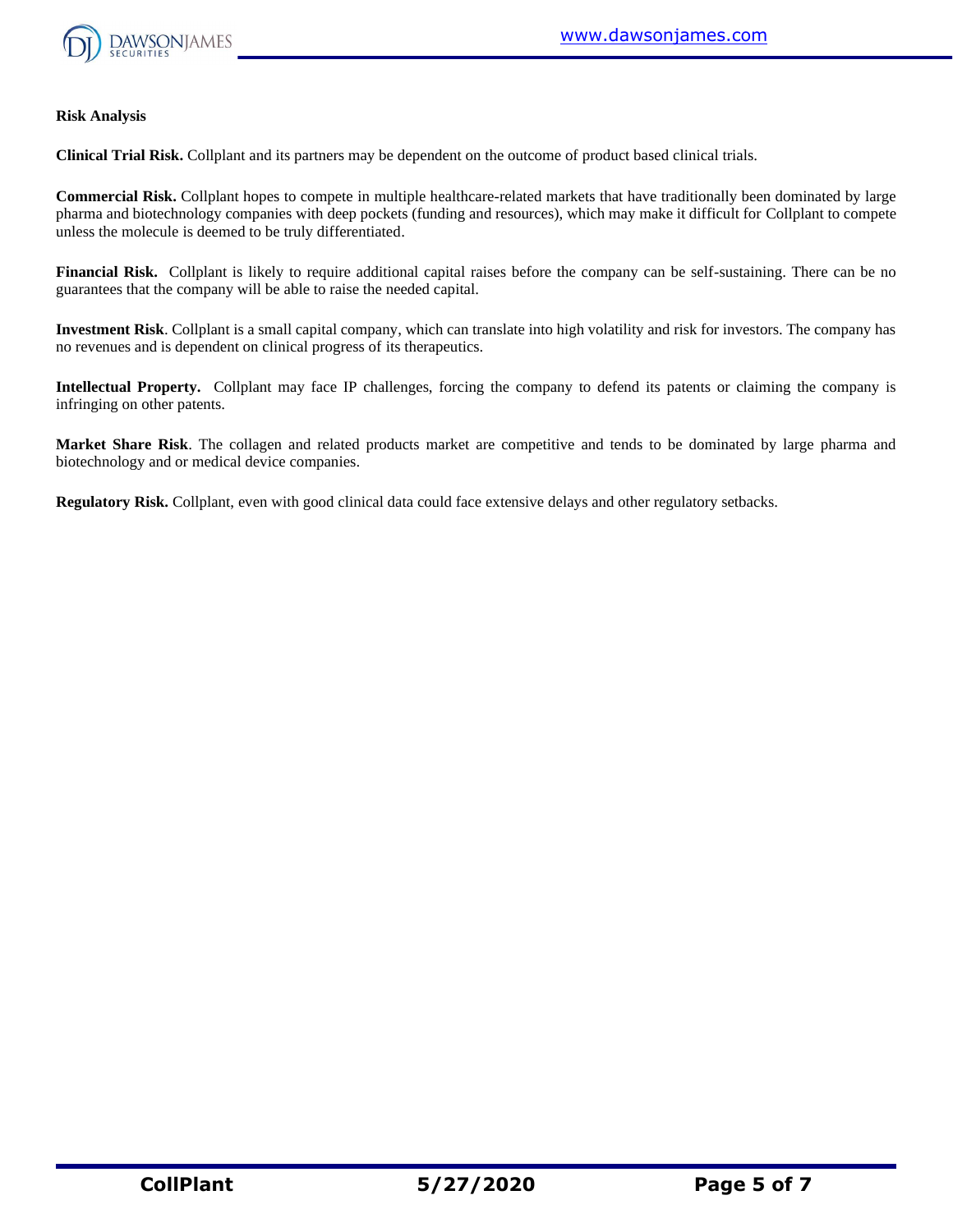

Companies mentioned in this report

3D Systems (DDD): Not Rated)

United Therapeutics (UTHR): Not Covered

#### **Important Disclosures:**





Price target and rating changes over the past three years: Initiated – Buy – November 4, 2019 – Price Target \$9.00 Update Report – Buy – January 27, 2020 – Price Target \$15.00 Update Report – Buy – May 27, 2020 – Price Target \$15.00

Dawson James Securities, Inc. (the "Firm") is a member of the Financial Industry Regulatory Authority ("FINRA") and the Securities Investor Protection Corporation ("SIPC").

The Firm does not make a market in the securities of the subject company(s). The Firm has NOT engaged in investment banking relationships with CLGN in the prior twelve months, as a manager or co-manager of a public offering and has NOT received compensation resulting from those relationships. The Firm may seek compensation for investment banking services in the future from the subject company(s). The Firm has received other compensation from the subject company(s) in the last 12 months for services unrelated to managing or co-managing of a public offering.

Neither the research analyst(s) whose name appears on this report nor any member of his (their) household is an officer, director or advisory board member of these companies. The Firm and/or its directors and employees may own securities of the company(s) in this report and may increase or decrease holdings in the future. As of April 30, 2020, the Firm as a whole did not beneficially own 1% or more of any class of common equity securities of the subject company(s) of this report. The Firm, its officers, directors, analysts or employees may affect transactions in and have long or short positions in the securities (or options or warrants related to those securities) of the company(s) subject to this report. The Firm may affect transactions as principal or agent in those securities.

Analysts receive no direct compensation in connection with the Firm's investment banking business. All Firm employees, including the analyst(s) responsible for preparing this report, may be eligible to receive non-product or service specific monetary bonus compensation that is based upon various factors, including total revenues of the Firm and its affiliates as well as a portion of the proceeds from a broad pool of investment vehicles consisting of components of the compensation generated by investment banking activities, including but not limited to shares of stock and/or warrants, which may or may not include the securities referenced in this report.

Although the statements in this report have been obtained from and are based upon recognized statistical services, issuer reports or communications, or other sources that the Firm believes to be reliable, we cannot guarantee their accuracy. All opinions and estimates included in this report constitute the analyst's judgment as of the date of this report and are subject to change without notice.